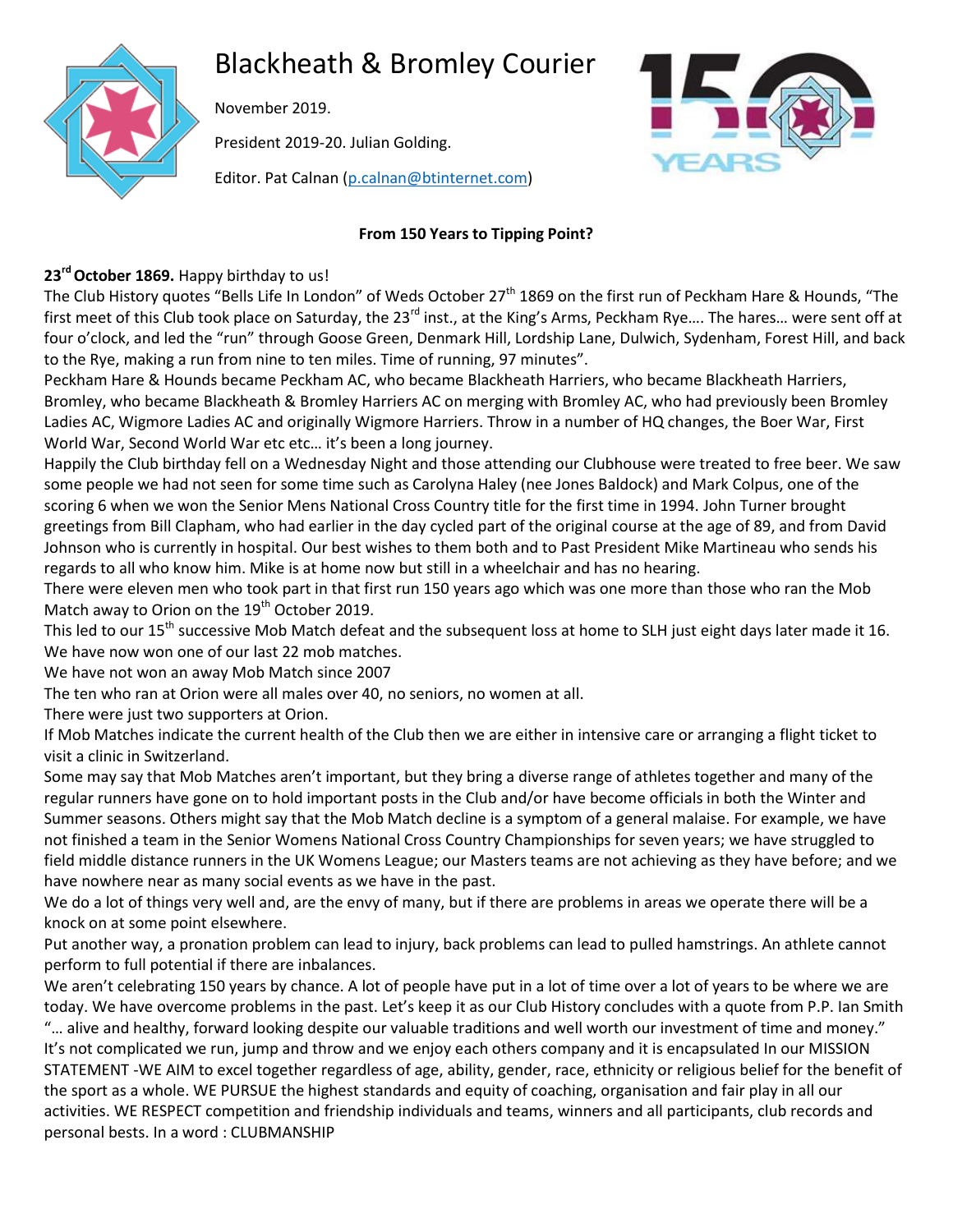### **Club 150 Celebrations**

**Club 150 Leaderboard** – Full details and latest standing are on the Club website. "A year long running challenge to get all members to run an officially timed mile".

**150 Anniversary Dinner at the House Of Commons, Thursday 7th November 2019**. Full details are on the Club website.

#### **Forthcoming Fixtures**

#### **November**

Sat 2 – National Cross Country Relays, Mansfield

- Sat 9 Kent League, Danson Park, Bexleyheath
- Sat 16 London Cross Country Championships, Parliament Hill
- Sat 23 South of the Thames Junior, TBA
- Sat 30 Kent Masters, Central Park, Dartford.

### **December**

Sat 7 – Intercounties Cross Country and National Masters Cross Country Championships, Horspath, Oxford.

- Sat 14 Kent League, Foots Cray Meadows.
- Sun 15 Christmas Yacht Handicap, Hayes.
- Sat 21 South Of The Thames Senior Champs. (7.5 miles) Lloyd Park.
- Weds 26 Fancy Dress Paperchase, Hayes.

### **Social Events**

Sunday 15th December. Christmas Lunch, Hayes.

Wednesday 18<sup>th</sup> December. Wednesday Nighters Christmas Supper.



#### **Results**

From Loch Ness to Littlehampton, from Fayetteville to Foots Cray Meadows, from Sizewell to Squerryes Winery, from Catford to Chingford, from Etna to Enfield, from Peckham Rye to Hayes, from Zandvlei to …

# **2/10/19**

**Leeds Varsity Match.** 400. 1. Alex Botterill 49.38. 800. 2. James Habergham 2.00.06. **4/10/19**

**Joe Piane Invitational, Notre Dame, IN USA.** SW."G". 4. Katy Ann McDonald 17.07. **5/10/19**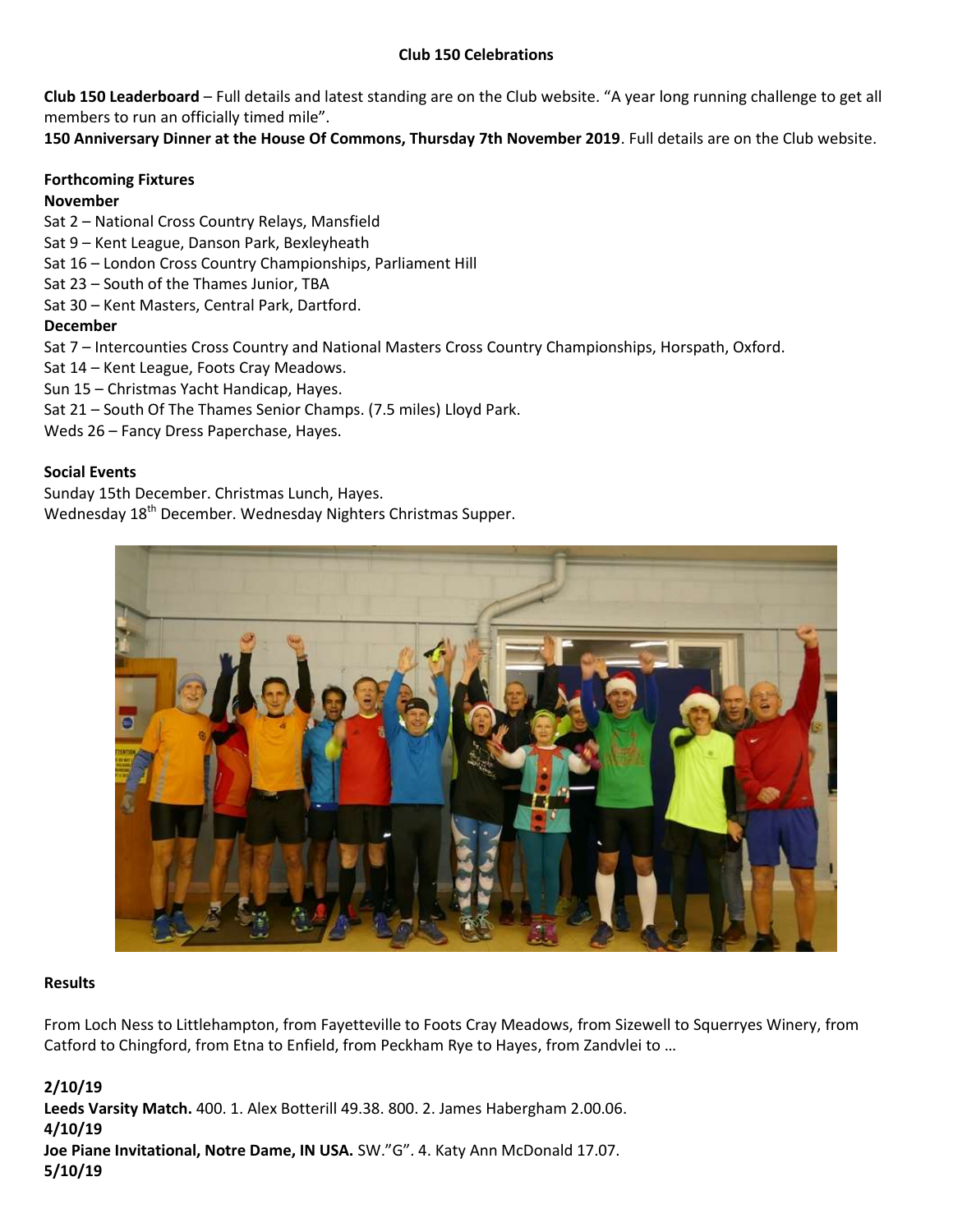**Cambridge Harriers Club 5.** 20. Nigel Haffenden 37.15, 26. Sally Haffenden 39.25.

**Chile Pepper, Fayetteville**. 77. Declan Neary 25.21.

**Parkruns. Wimbledon Common**. 1 Ross Braden 16.02. **Bromley.** 6 Thomas Sugden 18.41, 17 Carys Firth 19.23 (1st woman), 30 Chris Swinfen 20.03, 57 Luciana Smith 20.52, 60 Tim Ayres 20.58, 68 Steve Pairman 21.08, 74 Ted Marston 21.26, 84 Steve Evenden 21.42, 99 Damian Hayes 22.06, 132 Gareth Griffin 22.48, 170 Iain Swatton 23.47, 188 Madeleine Marston 24.11, 189 Austin Adams 24.13, 275 Jamie Muir 26.05, 336 Bernard Wilson 27.44, 344 Julia Pairman 27.53. **Bexley**. 352 George Collins 36.52. **Harrow**. 9 Adrian Stocks 20.50. **Newcastle**. 29 Bertie Harrington 19.05. **Southampton**. 718 Millie Haffenden 31.15. **Maidstone**. 367 Tom Phillips 52.47. **Beckenham Place park**. 4 Luca Ercolani 18.04, 10 Clayton Aves 18.54, 115 Jason Short 26.10, **South Norwood**. 23 James Unwin 22.33, **Bury St Edmunds**. 41 Rod Harrington 23.14. **Raphael.** 14 Robert Perry 20.59, 145 James Perry 29.27. **Hoblingwell**. 18 Nigel Haffenden 26.27. **Burgess**. 117 James Morris 22.27. **Orpington**. 93. Dave Leal 27.12, 164 Karen Desborough 33.43. **Homewood**. 24 Zoe Wood 25.11. **Rushmoor**. 250 Graham Smith 35.59. **Peckham Rye**. 88 Peter Rogers 24.02. **Penrose.** 4 Nick Perry 19.28, 31 Adrian Perry 22.55. **Westville.** 44 Zoe Kingsmell 41.11, 56 Andrew Kingsmell 44.53. **Catford**. 40 Barry Wetherilt 22.21. **Littlehampton Prom**. 14 Rob Brown 21.12. **Bethlem Royal Hospital.** 6 David Beadle 20.25, 9 Jennie Butler 20.48 (1st woman), 11 Nick Barber 21.24, 15 Mike Simms 22.20. **Squerryes Winery**. 7 Mark Ellison 23.32. **The Leas, Minster**. 31 Mick Keene 27.35. **York.** 95. Graham Rush 22.22. **Park na Wyspie, POL**. 7. Lyn Atterbury 26.05.

# **5-12/10/19**

**Australian Masters Games, Adelaide**. W65. 60. 1. Helen Godsell 9.04 (2.3). 100. 1. Helen Godsell 14.88 (0.6). 200. 1. Helen Godsell 31.06 (1.3). 400. 1. Helen Godsell 76.15. Mile. 1. Helen Godsell 7.28. **6/10/19**

**ERRA National Road Relays, Sutton Coldfield. Senior Men.** 1. Leeds City including Phil Sesemann 17.02 (=3<sup>rd</sup> fastest) and Graham Rush 17.18 (7 th fastest). **Senior Women** -. **Under 17 Men**. 44. B&B 41.16 (Sam Reardon 13.09 (39), Will Andrews 13.40 (39), Bailey Marks Belaon 14.27 (44)). **Under 17 Women**. 11. B&B 45.31 (Zoe White 15.01 (12), Ellie Osmond 15.24 (15), Isabelle Stoneham 15.06 (11)). Incomplete team. Jessica Neale 15.40 (27). **Under 15 Boys**. 26. B&B 41.50 (Matthew Smith 13.25 (27), Ted Marston 14.20 (28), Alessio Tutt 14.05 (26)). Incomplete team. George Shaw 14.48 (54), Nathan Firla 14.33 (45). **Under 15 Girls**. 30. B&B 48.39 (Isabella Louth 15.43 (36), Cameron Kelly Gordon 16.12 (36), Sophia Plum Maher 16.44 (30)). 46. B&B 50.09 (Olivia Wauters 16.05 (44), Amelie Willars 17.20 (52), Emily Debacker 16.44 (46)). Incomplete team. Olivia Mageebeow 18.54 (67). **Under 13 Boys**. -. **Under 13 Girls**. 15. 48.26 (Emily Deveney 16.12 (26), Tallulah Ndikanwu 16.27 (21), Molly-May Mooney- Clarke 15.47 (15)). Incomplete team. Alyssa Firla 16.00 (22).

**Tonbridge Half Marathon**. 11. Tony Crowder 85.41 (85.40).

**Royal Borough Of Kingston Half Marathon**. 455. Nigel Bewsher 1.46.17 (1.45.07)

**Hornchurch Half Marathon**. 217. George Collins 1.49.09 (1.47.59).

**Baxters Loch Ness Marathon, Inverness**. 143. William Brindley 3.18.41 (3.18.34)

**Bournemouth Marathon**. 131. Ben Cockburn 3.20.37.

**MBNA Chester Marathon**. 282. Len Crowder 3.13.38 (3.13.23)

**Titsey 10km, Oxted**. 156. Angela Powell 58.39 (58.33)

# **9/10/19**

**RunThrough Chase The Moon, Olympic Park 5km**. 5. Blair Wilson 18.53 (18.49).

# **12/10/19**

**Kent Cross Country League, Swanley. Senior Men.** 14. Joss Barber 33.19, 17. Alex Gibbins 33.22, 33. Gareth Evans 35.01, 54. Luca Ercolani 36.27, 69. Jon Pairman 37.13, 75. Fintan Parkinson 37.24, 78. Roger Beswick 37.37, 85. Paul Sharpe 37.57, 96. Gregory Firth 38.27, 116. Chris Tuck 39.26, 122. Darren Corneille 39.41, 167. Steve Pairman 41.39, 185. Nigel Haffenden 42.04, 189. Jason Meers 42.13, 231. Richard Byford 44.51, 238. Andy Lawes 45.36. Team. 4 to score. 3<sup>rd</sup> 118. 12 to score. 3<sup>rd</sup> 926. **Senior Women**. 11. Amy Leach (U20W) 19.23, 46. Sally Haffenden 21.09. **Under 20 Men**. 1. Callum Myatt 15.34, 3. Joseph Georgiadis 16.02, 7. Henry Fisher 17.19. Team 1st 1. **Under 20 women**. 2. Amy Leach 19.23. **Under 17 Men**. 8. Sam Reardon 16.45, 9. Tom Brash 16.48, 10. William Andrews 16.50, 11. Jake Leng 16.55, 16. Frederick Georgiou 17.17, 21. Justin Stover 17.34, 27. Bailey Marks-Belaon 18.42, 28. Callum Horton 19.05, 33. Harvey Blanden 19.46. Team. 2<sup>nd</sup> 27. Under **17 Women**. 2. Isabelle Stoneham 18.43, 3. Olivia Berry 19.02, 4. Zoe White 19.04, 8. Daniella Harper 19.49, 9. Ellie Osmond 20.07, 13. Heidi Forsyth 20.29. Team. 1<sup>st</sup> 9. **Under 15 Boys**. 14. Alessio Tutt 14.14, 18. Arthur Starvis 14.29, 25. Jake Anthony 14.50, 32. Thomas Sugden 15.12, 33. Ted Marston 15.13, 50. Nathaniel Brunner 16.19. Team 3rd 57. **Under 15 Girls**. 3. Carys Firth 15.50, 4. Hannah Clark 16.00, 7. Amarisa Sibley 16.17, 11. Amelia Middleton 16.28, 12. Cameron Kelly Gordon 16.34, 14. Isabella Louth 16.42, 19. Olivia Wauters 16.55, 25. Sofia Plum Maher 17.11, 27. Cara Gould 17.26, 32. Emily de Backer 17.48, 34. Amelie Willars 17.49, 41. Liberty Whyte 18.14, 51. Abigail Smith 19.04. Team 1<sup>st</sup> 14. **Under 13 Boys**. 2. Alexander Middleton 9.54, 5. Joshua Healey 10.11, 10. Franco Hillier 10.34, 13. Jasper Brooks 10.37, 16. Jed Starvis 10.49, 18. Hendri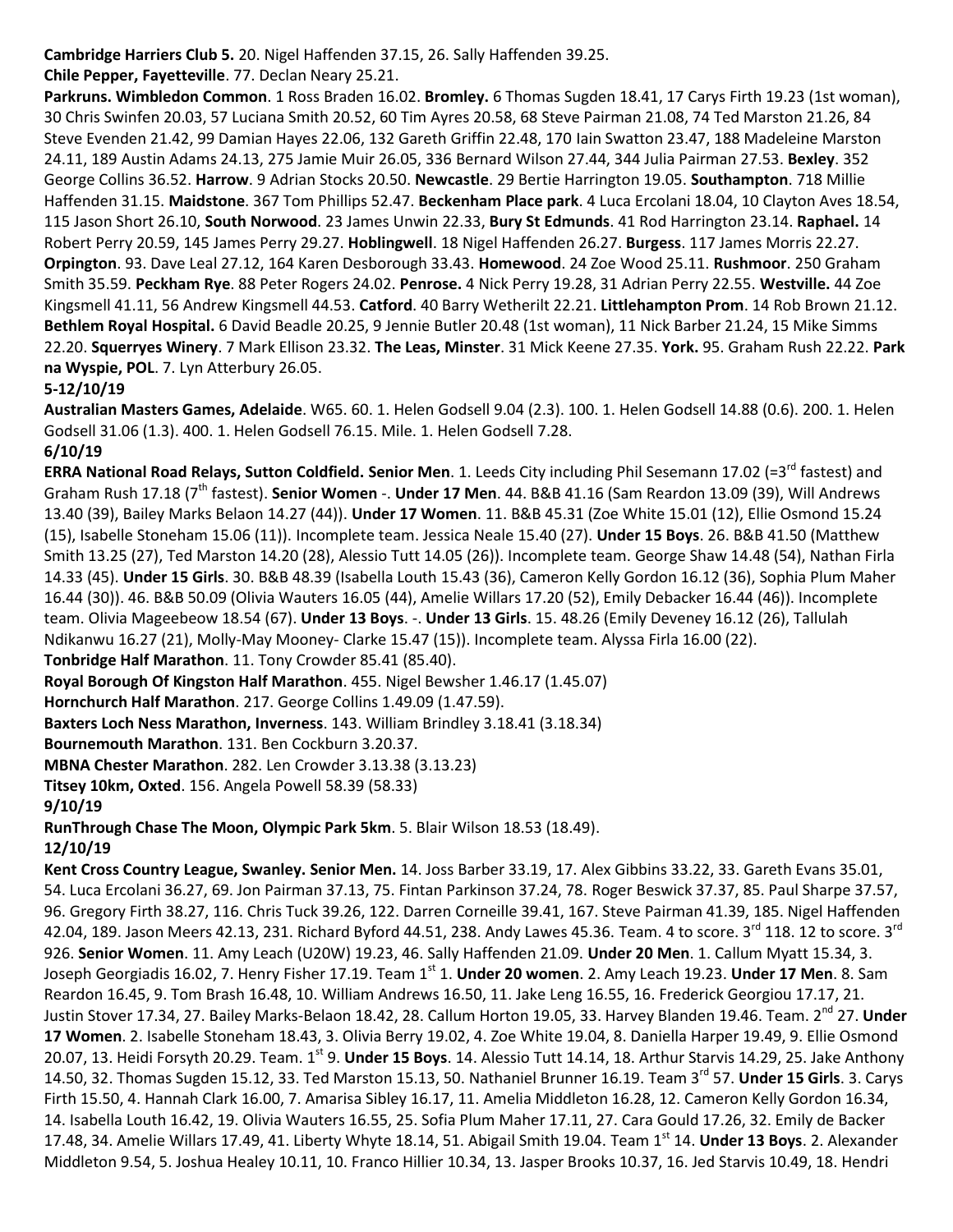Verster 10.52, 20. Harry Fage 10.54. Team. 2<sup>nd</sup> 17. **Under 13 Girls**. 4. Molly May Mooney Clarke 10.40, 5. Francesca Middleton 10.41, 7. Megan Slattery 10.57, 9. Megan Barlow 11.07, 12. Tallulah Ndikanwu 11.09, 13. Emily Deveney 11.11, 15. Maria Salamanca 11.11, 21. Lydia Witcombe 11.40, 22. Amie Gould 11.42, 29. Amber Cockburn 12.06, 38. Madeleine Marston 12.32, 50. Lolo Bischoff 13.30. Team.  $1<sup>st</sup>16$ .

**Enfield Race Walking League**. 4MW. 1. Peter Hannell 50.32. 5MW. 25. David Hoben 58.22, 26. Shaun Lightman 59.06. Alton Sports Hampshire League, Bournemouth. Men. 2. Alex Bruce Littlewood 31.23 (2<sup>nd</sup> claiming for Southampton). **Sport Systems Surrey Ladies League, Priory Park.** 107. Jane Bradshaw 29.58 (2<sup>nd</sup> claiming for Dulwich).

**Sport Systems Surrey Mens League Division Two, Priory Park**. 156. Ifetobi Salako (2<sup>nd</sup> claiming for Croydon) 39.14. **Parkruns. Bromley**. 26 Stuart Cullum 20.20, 54 Chris Swinfen 21.24, 78 Ella Deighton 22.32, 119 Iain Swatton 23.36, 250 Bernard Wilson 27.46, 258 Sally Smith 27.53, 279 Steve Evenden 28.13, 405 Graham Smith 33.31. **Eastbourne**. 29 James Unwin 22.05. **Forest of Dean**. 86 Adrian Perry 41.09. **Maidstone**. 283 Tom Phillips 35.37. **Beckenham Place park**. 4 Clayton Aves 18.37, 24 David Beadle 21.32, 75 William Slack 25.17. **Norwich.** 185 Graham Coates 26.21. **Lloyd park**. 10 Jennie Butler 21.45 (1st woman), 53 Sarah Belaon 25.49. **Durham**. 127 George Collins 24.33. **Dulwich.** 153 Niamh Milmo 25.12. **Orpington**. 7 Oscar Witcombe 21.07, 13 Harry Keene 21.27, 74 Dave Leal 26.45, 114 Mick Keene 30.22. **Chelmsford Central.** 511 James Perry 32.53. **Zandvlei**. 62 Zoe Kingsmell 30.00, 140 Andrew Kingsmell 36.53. **Exmouth.** 164 Bob Minting 30.34. **Catford**. 87 Barry Wetherilt 25.38. **Bethlem Royal Hospital**. 21 Mike Simms 25.43, 22 Jason Short 26.02. **Squerryes Winery**. 43 Anne Cilia 29.22.

### **13/10/19.**

**Petts Wood 10km.** 6. Graeme Lugar 38.24, 7. Luca Ercolani 38.45, 66. Mike Simms 47.14, 96. Rod Harrington 49.08, 124. Luigi Arcuri 50.32, 126. John Leeson 50.38, 202. Austn Adams 53.37, 331. Isobel Harrington 59.21.

**Victoria Park 10km**. 1. Danny Brewer 34.05 (34.04)

**Simplyhealth Great Birmingham Run**. 90. Joshua Dowling 68.56 (68.48) (Supposed to be a half marathon but course shortened to avoid a suspicious vehicle).

### **19/10/19**

**Mob Match v Orion Harriers, Chingford**. 4. Gareth Evans 51.06, 7. Luca Ercolani 51.54, 32. Dave Beadle 61.09, 43. Ian Taylor 65.51, 49. James Unwin 68.10, 53. Andy Lawes 69.49, 58. Mark Ellison 73.21, 61. Jason Short 76.05, 62. Barry Wetherilt 76.12, 65. John Leeson 76.47. Match (10 to score). 1. Orion Harriers 67, 2. Blackheath & Bromley 434. Masters (10 to score). 1. Orion Harriers 75, 2. Blackheath & Bromley 256. Bennett Cup Handicap. 1 Luca Ercolani, 2 Gareth Evans, 3 David Beadle. Bennett Cup Leading Positions after 3 events. 1. John Leeson 77, 2 David Beadle 62, 3 Adrian Stocks 55, 4 Andy Lawes 48, 5 Joseph Georgiadis 44, 6 Ian Taylor 43, 7 James Unwin 36, 8 Mark Ellison 33, 9 Luca Ercolani 31, 10= Gareth Evans, Rod Harrington, Callum Myatt 30.

**SEAA Cross Country Relays, Wormwood Scrubs. Senior Men**. 15. B&B 1.02.13. James Habergham 13.48 (2), Alex Gibbins 14.29 (6), Dan Kennedy 17.51 (14), Ian Firla 16.05 (15). **Senior Women**. -. **Under 20 Men**. 2. B&B 31.42. Lewis Mills 10.38 (4), Ben Gardiner 10.52 (3), Callum Myatt 10.12 (2). **Under 20 Women**. -. **Under 17 Men**. -. **Under 17 Women**. 6. B&B A 26.41. Ava White 9.01 (9), Anwen Thomas 8.49 (6), Zakia Mossi 8.51 (6). 7. B&B B 27.06. Jessica Neal 9.19 (15), Olivia Berry 9.02 (7), Naomi Toft 8.45 (7). Incomplete team. Tola Pearse 8.43 (6), Sabrina Mannes 9.58 (14). **Under 15 Boys**. -. **Under 15 Girls**. 5. B&B 23.23. Carys Firth 8.03 (23), Amarisa Sibley 7.37 (5), Lara Mannes 7.43 (5). 11. B&B B 24.15. Kate Price 7.40 (7), Amelia Middleton 8.24 (13), Gabriella Martin 8.11 (11). B&B non scoring 24.43. Imogen Hadley 7.52 (14), Parris French 8.29 (18), Cara Gould 8.22. Under 13 Boys. -. Under 13 Girls

**Northern Cross Country Relays, Sheffield**. 7. City Of York including Alex Botterill 11.07.

**Arturo Barrios Invitational, College Station, TX, USA**. Women. 7. Katy Ann McDonald 20.38

**Bronco Invitational, Sunnyvale, CA, USA**. Men. 73. Declan Neary 25.16

**Parkruns. Bromley**. 16 Daniella Harper 20.44, 17 Luciana Smith 20.48, 34 Paul Kerekgyarto 21.27, 170 Andy Tucker 26.04, 172 Sally Smith 26.11, 230 Bernard Wilson 28.25, 356 Luke Brett 34.32, 377 Graham Smith 35.32. **Bexley**. 366 George Collins 42.39. **Ashton Court**. 39 Adrian Stocks 21.49. Southampton. 85 Nigel Haffenden 20.49, 117 Sally Haffenden 21.49. **Beckenham Place park**. 3. Clayton Aves 18.54, 20 Rod Harrington 22.09. **Ashford**. 12 Harry Keene 19.49, 137 Mick Keene 28.29. **Lloyd park**. 20 Ellie Osmond 21.29 (1st woman). **Orpington**. 65 Dave Leal 27.24, 157 Karen Desborough 34.50. **Homewood**. 26 Zoe Wood 25.14. **Peckham Rye**. 83 Peter Rogers 24.25, 231 Maz Turner 33.58. **Holkham**. 72 Niamh Milmo 25.57. **Leicester Victoria**. 9 Lewis Warren 18.38. **Tooting Common**. 20 Eloise O Shaughnessy 24.57. **Etna**. 39 Adrian Perry 37.00. **Exmouth**. 99 Bob Minting 25.09. **Catford.** 99 Barry Wetherilt 26.51. **Higginson, Marlow**. 61 Zoe Kingsmell 27.56, 95 Andrew Kingsmell 32.35. **Littlehampton Prom**. 13 Rob Brown 21.30. **Bethlem Royal Hospital**. 1 Will Andrews 18.07, 3 Richard Webb 19.52, 4 Ted Marston 20.01, 37 Madeleine Marston 25.57. **Squerryes Winery**. 63 Anne Cilia 29.32. **20/10/19**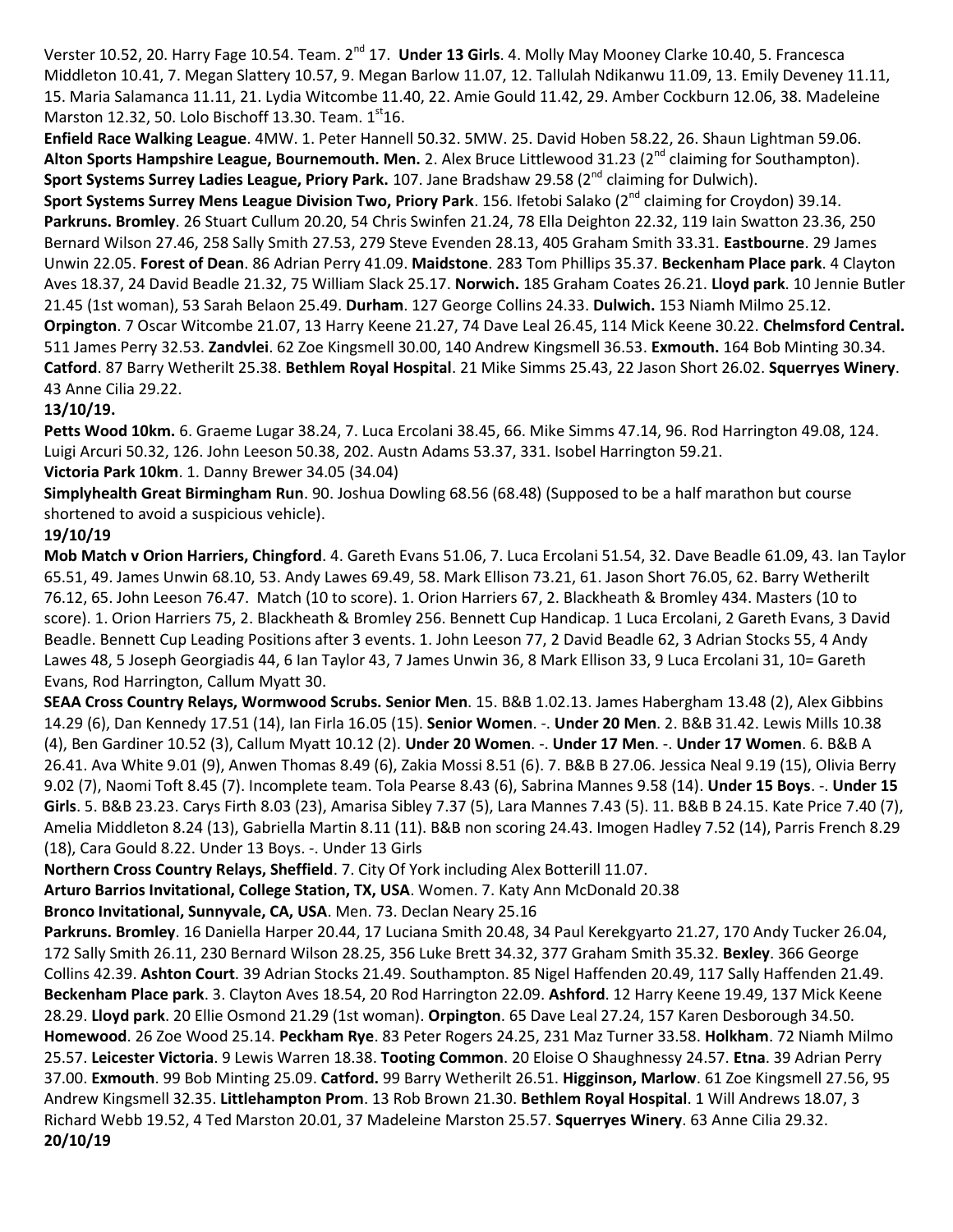**Simplyhealth Great South Run, Portsmouth**. 7. Scott Overall 48.26 (48.26), 140. Henry Fisher 60.55 (60.45), 3380. George Collins 94.13 (83.57)

**Chiswick Half Marathon**. 9. Oliver Robinson 81.41 (81.34)

# **26/10/19**

**Kent League, Somerhill School, Tonbridge. Senior Men. 3.** Josh Schofield 33.44, 24. Alex Gibbins 36.53, 27. Ross Braden 37.15, 37. Dan Kennedy 37.57, 51. Luca Ercolani 38.53, 85. Roger Beswick 41.27, 87. Ian Firla 41.29, 91. Fintan Parkinson 41.35, 93. Jon Vintner 41.37, 103. Gregory Firth 42.05, 107. Paul Sharpe 42.13, 119. Chris Tuck 42.52, 160. Darren Corneille 44.34, 190. Richard Hall 46.48, 227. Tim Ayres 50.30, 234. Richard Byford (No time). Team 4 to score. 3<sup>rd</sup>. Overall 3<sup>rd</sup>. Team 12 to score. 3<sup>rd</sup>. Overall 3<sup>rd</sup>. Senior Women. 1. Niamh Bridson Hubbard 18.00, 17. Amy Leach 20.55, 19. Millie Smith 21.09, 53. Jenny Leng 23.30. Team. 2<sup>nd</sup>. Overall 18<sup>th</sup>. **Under 20 Men.** 1. Callum Myatt 16. 47, 6. Joseph Georgiadis 18.10. No team. Overall 2<sup>nd</sup>. Under 20 Women. 2. Amy Leach 20.55, 3. Millie Smith 21.09. No team. Under 17 Men. 8. Tom Brash 17.51, 14. William Andrews 18.19, 19. Sam Reardon 18.29, 26. Frederick Georgiou 19.44, 28. Justin Strover 20.05, Callum Horton 20.14. Team 3<sup>rd</sup>. Overall 2<sup>nd</sup>. **Under 17 Women**. 2. Anwen Thomas 20.24, 3. Ailbhe Barnes 20.32, 4. Isabelle Stoneham 20.46, 7. Olivia Berry 21.03, 14. Heidi Forsyth 23.12. Team 1<sup>st</sup>. Overall 1<sup>st</sup>. Under 15 Boys. 11. Matthew Smith 14.30, 22. Alessio Tutt 15.04, 23. Ted Marston 15.07, 27. Arthur Starvis 15.30, 43. Nathaniel Brunner 17.08. Team 3<sup>rd</sup>. Overall 3<sup>rd</sup>. **Under 15 Girls**. 2. Lara Mannes 15.59, 3. Hannah Clarke 16.12, 6. Carys Firth 16.34, 8. Cara Gould 16.55, 14. Olivia Wauters 17.17, 17. Isabella Louth 17.36, 32. Sofia Plum Maher 18.58, 39. Abigail Smith 19.35. Team 1<sup>st</sup>. Overall 1<sup>st</sup>. Under 13 Boys. 6. Franco Hillier 10.58, 13. Jasper Brooks 11.21, 15. Jed Starvis 11.24. Team 4<sup>th</sup>. Overall 3<sup>rd</sup>. **Under 13 Girls**. 3. Molly-May Mooney Clarke 11.31, 4. Megan Slattery 11.32, 7. Amie Gould 11.47, 8. Tallulah Ndikanwu 11.54, 12. Maria Salamanca 12.09, 18. Luciana Smith 12.26, 21. Lydia Witcombe 12.37, 24. Alyssa Firla 12.51, 35. Erin Simpson 13.24, 49. Madeleine Marston 14.26. Team  $1^{st}$ . Overall  $1^{st}$ .

**Beach Head Marathon**. 697. Glen Read 5.13.19.

**Steyning 10km walk**. 11. David Hoben 73.50.

**Parkruns. Bromley**. 6 William Foxhall 19.21, 19 Nick Barber 20.42, 74 Austin Adams 23.24, 85 Adrian Perry 23.45, 93 Ian Montgomery 24.17, 148 James Unwin 26.21, 175 Tom Leeson 27.49, 254 John Leeson 30.12, 329 Graham Smith 34.27. **Maidstone**. 320 Tom Phillips 62.48. **Beckenham Place park**. 14 Cornelius Griffin 21.02. **Canterbury.** 69 Mick Keene 30.28. **Royal Tunbridge Wells**. 19 Daniella Harper 24.13 (1st woman). Bournemouth. 92 Peter Hamilton 26.24. **Eden Project**. 36 Rod Harrington 22.36. **Winchester**. 47 Nigel Haffenden 22.38, 49 Sally Haffenden 22.41. **Dulwich**. 34 Paul Ross-Davies 20.37. **Clermont Waterfront**. 7 Gabriella Martin 20.53. **Tonbridge**. 84 Mark Ellison 24.40. **Bognor Regis**. 20 Robert P Brown 22.11. **Peckham Rye**. 73 Peter Rogers 25.02. **Kesgrave**. 2 Steve Cooper 18.02. **Leicester Victoria**. 2 Lewis Warren 18.35. **Ellenbrook Fields.** 148 James Perry 31.06. **Exmouth**. 58 Bob Minting 26.08. **Catford**. 59 Barry Wetherilt 25.50. **Foots Cray Meadows**. 15 John Turner 26.39, 28 Zoe Kingsmell 30.54, 46 Maz Turner 35.03. **Sizewell**. 16 James Morris 24.03. **Squerryes Winery.** 25 Mike Simms 27.02.

# **27/10/19**

**Mob Match v South London Harriers inc Club 7.5 Mile Championship**. 2. Luca Ercolani 50.17, 5. Chris Tuck 56.04, 7. Jennie Butler 57.36 (1st woman), 8. Nigel Haffenden 57.41, 10. Amy Leach 58.26, 14. Dave Beadle 59.36, 15. Darren Corneille 60.12, 17. Adrian Stocks 60.14, 18. Nick Barber 60.45, 22. Sally Haffenden 63.54, 23. Mark Ellison 64.31, 24. Steve Pairman 64.56, 26. Luigi Arcuri 65.42, 28 . George Collins 65.56, 29. John Leeson 66.10, 30. Richard Byford 66.21, 31. Andy Lawes 66.44, 33. Andy Tucker 68.12, 34. Barry Wetherilt 69.22, 37. John Turner 72.44, 38. Iain Swatton 72.06, 40. Jim Phelan 73.26. 42. Tim Ayres DNF. Scoring 17 a side. 1. SLH 290, 2. B&B 309. **Club 7.5 Mile Championship**. 1. Luca Ercolani, 2. Chris Tuck, 3. Jennie Butler. **Womens 7.5 Mile Championship**. 1. Jennie Butler, 2. Amy Leach, 3. Sally Haffenden. 1st Veteran (Ponsford Pewter) Luca Ercolani. **Handicap** 1. Mark Ellison, 2. John Leeson, 3. Luca Ercolani. **Bennett Cup Leaders after 4 events**. 1. John Leeson 106, 2. Adrian Stocks 81, 3. Dave Beadle 80, 4 =. Mark Ellison and Andy Lawes 65, 6. Luca Ercolani 59, 7. Barry Wetherilt 45, 8. Joseph Georgiadis 44, 9. Ian Taylor 43, 10. James Unwin 36.

**Age UK Leeds Abbey Dash 10km.** 13. Graham Rush (2<sup>nd</sup> claim) 29.26.

**Croydon 10km**. 33. Ifetobi Salako 41.10

**Valencia Half Marathon**. 103. Scott Overall 69.34.

# **100 years ago in 1919**

The 51<sup>st</sup> Annual General Meeting of the Club takes place... "Such a magnificent attendance, we believe the best in the history of the Club…the splendid rally of old and young members there – many safely back from the dangers and terrors of war, looking splendid, and with the happiness of victory bursting from them. There certainly were individual pangs in every heart caused by the absence of gallant fellow members who had made the great sacrifice, but we ourselves believe that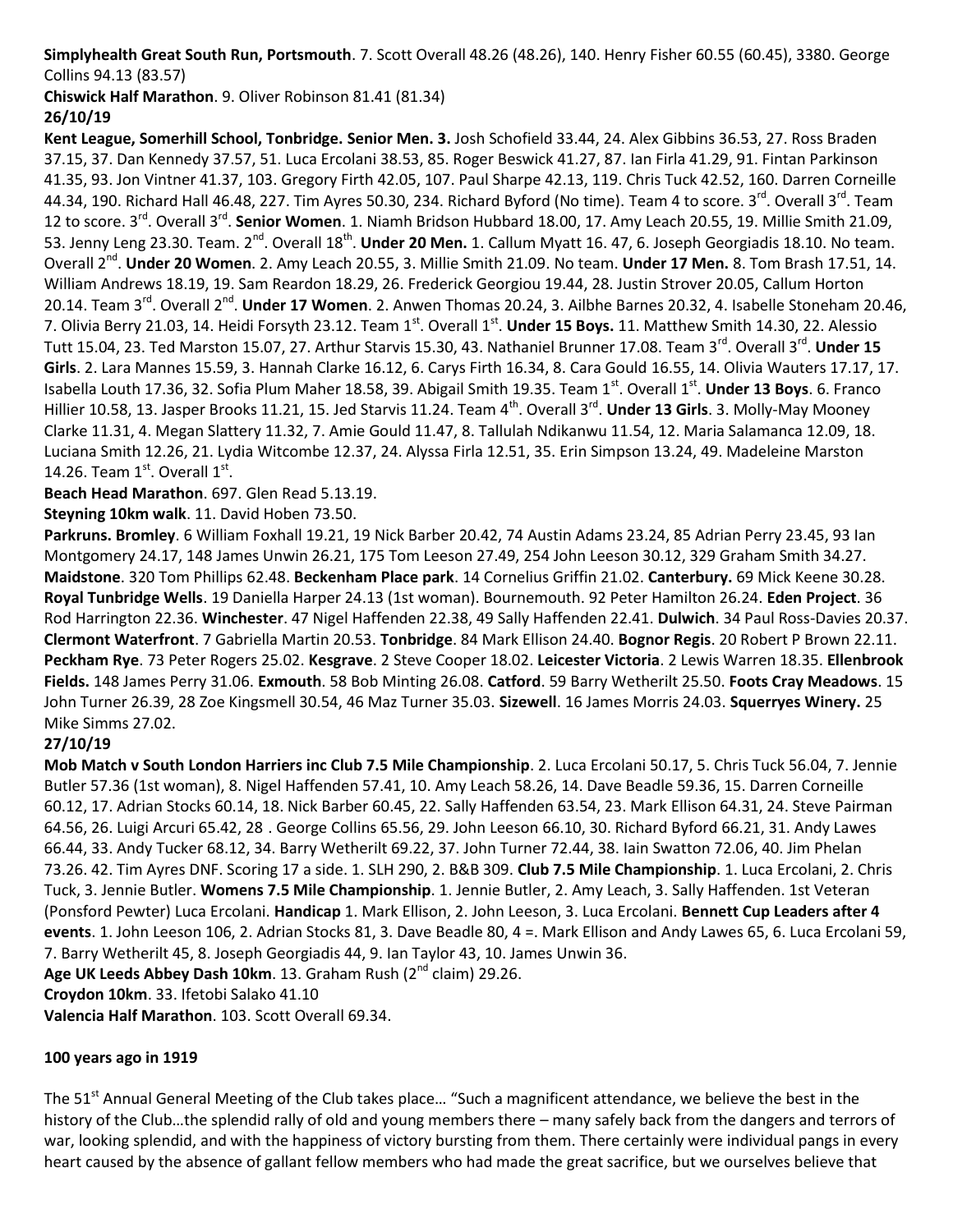they, too, although unseen, were participating in this great reunion… Notwithstanding our severe losses in the war, we now have a membership of 442, as compared with 469 of 1913."

Earlier the Club Five Miles Challenge Cup and Sealed Handicap takes place with 27 starters. Other events in the month include the Opening Run, the Five Miles Novices Invitation Race, The Novices Mile Pewter and various trail runs as they build up to the "Nicholls" Challenge Cup race against South London Harriers.



A letter is received highlighting it is the coming of age of the Gazette. "I have all the volumes bound in my possession and would not part with them for untold gold."

"Subscriptions for 1919-20 are now due from all members not of the "life" list. Everything is up barring the BH sub which is still 10/6. Our expenses during the Winter will be exceptionally heavy, so please do weigh in at once without waiting for a personal application"

# **75 years ago in 1944**.

The Club Five Mile Handicap takes place at Hayes "At a first glance 13 entries for this race seems very small, even allowing for the war, when compared with our normal entry of 70-80 runners in peace-time, but the fact is we are horribly thin at the present time"

The Club are  $12<sup>th</sup>$  in the SCCA Five Mile Race at Wimbledon.

News of Vice President Maurice Banderville in a letter to Syd Taylor from Paris "Thank God my wife and self are still in good health although we had several narrow squeaks. I did not make myself popular with the Germans, who arrested me on the  $12^{\text{th}}$  August, and finally had my flat looted, losing quite a lot of money and all my wife's jewels, but I am yet able to treasure my VPs badge concealed in a cellar box! You cannot imagine how great our joy, after many days of street fighting, when we saw the relief forces coming to our rescue"

John Hancock sends greetings from Italy "and asks if anyone has an old pair of any sort of running shoes (size 8 small) they could spare him. His were chewed up by somebody's pet, and he has tried Stores and Welfare people everywhere without success"

#### **50 years ago in 1969**

The inaugural National Six Stage Road Relay takes place at Crystal Palace. The Blackheath team of Peter Horwood, Chris Woodcock, Bob Richardson, Ian Wilson, Alan Davis and Chris Haines finishes fifth in a race won by the City Of Stoke. The Centenary Thanksgiving Service takes place at West Wickham Parish Church.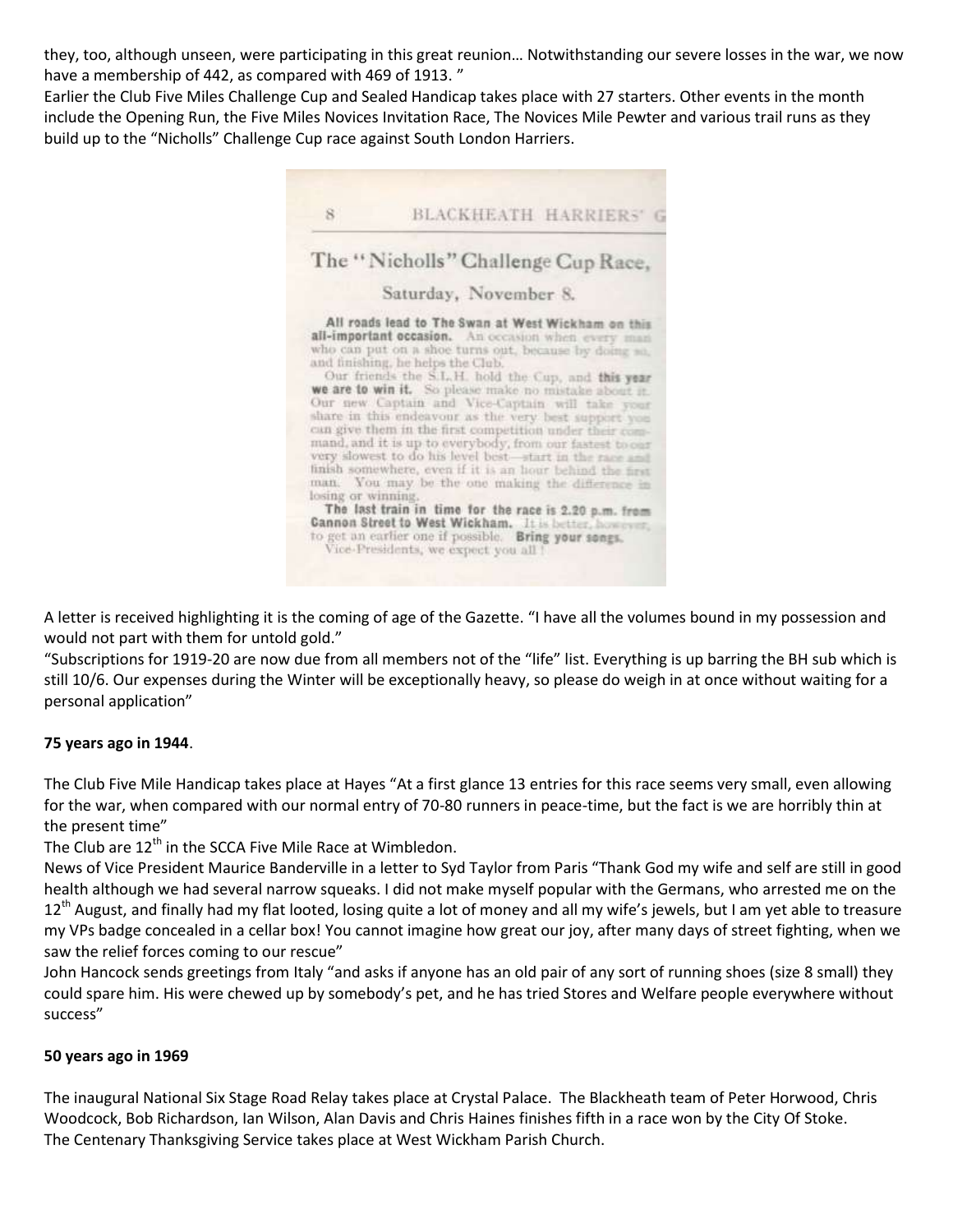Bob Richardson wins the Club Five Mile Championship with 101 members starting the race. At the AGM in the evening "although the accounts presented a somewhat gloomy image of the Club finances, there being a deficit on the Balance Sheet of £55, Alan Ball, the Treasurer, said in his report that he was sure that there were better times ahead" At the Great Britain v Finland match at Crystal Palace Tony Wadhams wins the triple jump with Graham Hamlyn fourth. Bob Richardson is second in the 10,000 metres and Peter Hudson fourth in the long jump.

Mike Willis runs 2 hrs 24 mins 0 seconds to finish 8<sup>th</sup> in the Harlow Marathon. This is the fastest time ever by a BH member. Alan Brent is elected President of the Southern Counties Cross Country Association and Vice President of the E.C.C.U. Bill Western is elected life Vice President of the A.A.A.

#### **25 years ago in 1994**.

The Blackheath team of Phil Hogston, Dave Taylor, Steve Dodd, Mark Steinle, James Harrison and Spencer Newport finishes second in the National 6 Stage Road Relay narrowly failing to retain the title they won the previous year.

Blackheath win the team race at the Julie Rose 10km with Phil Hogston second in 30.05, Mark Steinle 4th in 30.27 with Tim Dickinson and Daren Neale completing the scoring in  $6<sup>th</sup>$  and  $8<sup>th</sup>$ .

At the Southern Womens road relay, Blackheath win the under 13 girls race with a team of Katie Lucht, Zoe Morrell and Gemma Viney. Gemma's time is the fastest of the day.

The under 15 boys team of David Baker, Steve Holmes, John Baker and Michael Skinner finishes in third place.

Mark Watling wins the Club 5. There are 68 finishers and 2 go off course.

Simon Baines wins the Belgrave 10km.

James Harrison is 9<sup>th</sup> and Jerry Barton  $16^{th}$  in the Great South Run.

Blackheath Harriers issue a press release

Release Date: 14/10/94

#### CLUB ON BRINK OF FINANCIAL DISASTER

Blackheath Harriers, one of the oldest Athletics Clubs in the country, and one of the most successful all-round teams of recent times, is on the edge of being in Financial trouble, it was revealed this week.

As the Bromley based Club celebrates the most successful season in its history, and prepares for the forthcoming season, the end of the financial year in August shows The Club at virtual crisis point due to a lack of funds. Club officers readily admit this is simply due to Blackheath's spiralling success story of recent years.

The Harriers took virtually all before them during the cross-country season, securing 3 National Cross-Country and Road Titles last winter. Last summer saw the Club gain promotion to the Guardian British League Division 1, and reach the Final of the Guardian Cup Final. The Junior Team secured its Fourth successive British League Division 1 Championship, while the Young Athletes won an unprecedented Sixth National Young Athletes League Title in a row, With the Ladies winning a Division of the Southern League in their inaugural season.

Yet, as they celebrate 125 years of existence, along with the eightieth birthday of their most famous member, and folk hero, former World Record holder for the mile, Sydney Wooderson, they remain one of the few top British Clubs who have no major sponsor

Describing the Club's plight, Finance Co-ordinator Derek Gregory explained " We have started the last few Financial Years with a budgeted overspend of several thousand pounds, but somehow we have been able to make ends meet, however, this year we begin with a substantial deficit brought forward from last season. The situation looks rather bleak, we are paying for last season's success from this year's subscriptions.<sup>4</sup> The Club has no permanent source of income other than members subscriptions and donations, and fund raising initiatives are at full stretch. You can only stretch people's pockets, and goodwill so far."

Club President, Stephen Cluney said," The situation is very worrying. We will survive for a while yet, but we have become victims of our own success. Developing

youngsters at grass roots level and maintaining a successful senior team is an expensive process for a purely amateur body. Our annual trip to Europe as Britain's representatives in the European Junior Clubs Cup costs thousand of pounds, and it just possible to ask Young Athletes to pay for themselves, or we would end up with half a team. Yet we still wish to provide tomorrow stars with International experience now.

Competition from other clubs is fierce, and a big club, with a sponsor always looks attractive to an athlete and coaches ambitious for success at the highest levels.

"Having developed the most successful Under 20 athletics team in British Athletics, and thus the potential for one of the strongest senior teams for the future, we may find ourselves with such a shortage of funds that we may not be able to follow this through to its conclusion."

The Club's costs are heavily biased towards the Summer Competition, running 10 teams in various Leagues last summer at a cost in the region of £31,000, whilst the Winter teams cest around £2,000. Most of The Club's income is spent on active athletics, but such numbers are also costly in the terms of administration costs and internal communications. Subscriptions only cover about 2/3 rd's of the total costs, whilst many expenses are still borne out of Club officials pockets, and never attributed to The Club

"We would appeal especially to local business to seriously consider sponsoring The Club - we believe an athletics club such as ours has many attractions for a potential sponsor. Past sponsors of our sport such as Lucozade, Woolworth's, Girobank, TSB, Panasonic, Guardian, and many others, have gained excellent exposure through athletics. Now the grass roots level is making a plea for help. We wish to secure the future of The Club and the opportunity for its youth to continue developing."

"As we approach another season, and a fresh financial year looms large for The Club, we will needless to say, carefully scrutinise our expenditure, as we always do, but to keep such a large institution afloat, and continue its present rate of success we will need help, or a slice of national sporting history may slip into obscurity."

#### **20 years ago in 1999**.

Mark Steinle finishes third in the Great North Run in 62.23. The race was won by Kenya's John Mutai with South African Gert Thys in second but behind him are Olympic Marathon champion Josiah Thugwane; Antonio Pinto, the European record holder at the distance and twice London Marathon winner; and Martin Fiz, former World Championship Marathon winner.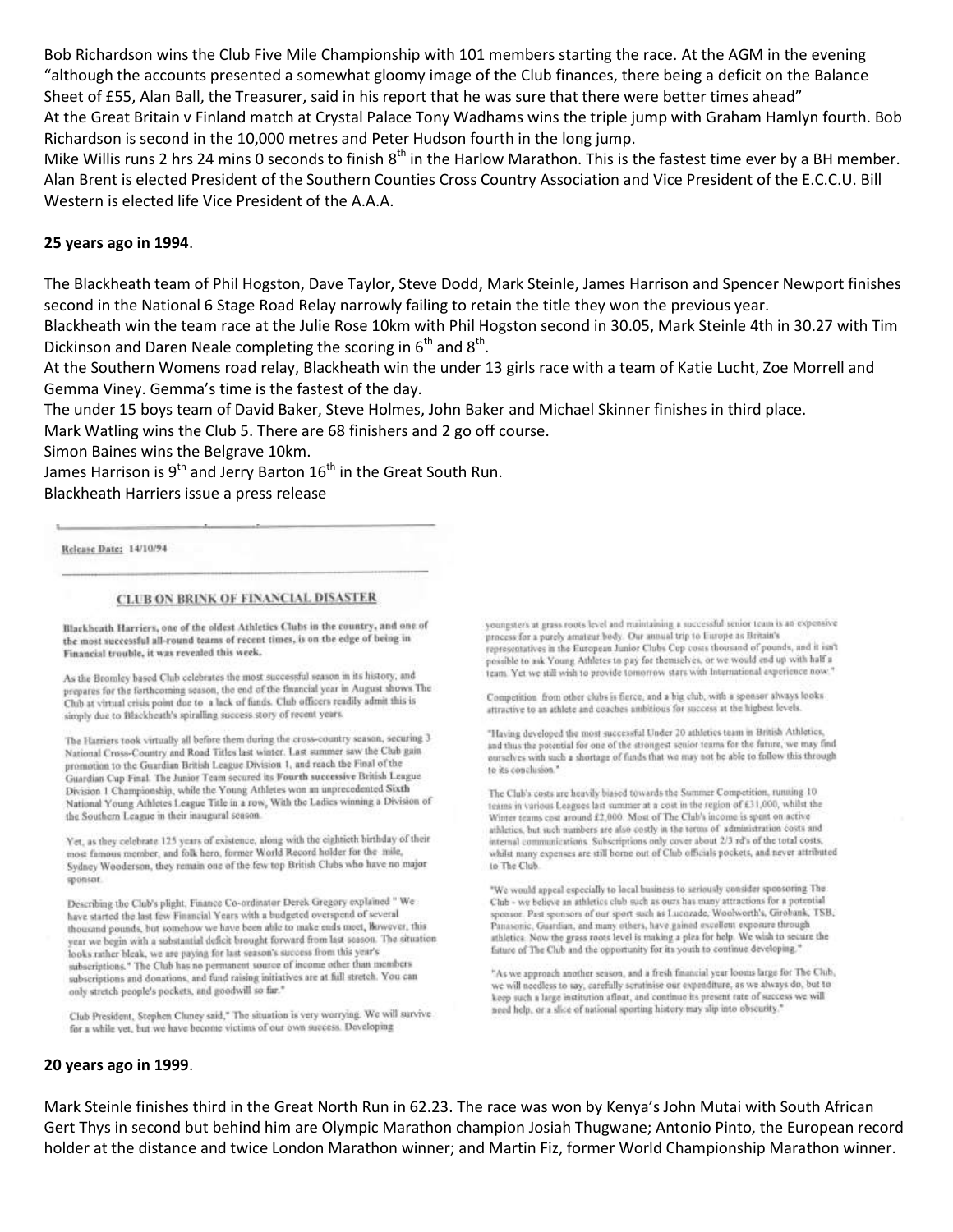He also beats top Britons Rob Denmark and Richard Nerurkar. He then has to take his fifth drug test of the year which takes him twice as long as the race. Gemma Viney is fourth in the junior womens race.

At the World Half Marathon Championships in Palermo Mark Steinle finishes in 38<sup>th</sup> place in 64.11 with Dave Taylor 62<sup>nd</sup> in 66.12.

Dave Taylor also wins the Surrey Mens Cross Country League and the Croydon 10km on the same weekend. Roy Smith wins the Club 5 which was first contested in 1880. Russell Bentley with hair dyed purple is second. There are 50 finishers.

Dave Heath runs the third fastest time of the day at the National 6 stage road relays as the Club finishes 11<sup>th</sup>. Siobhan Budd wins the senior race at the Kent Womens League at Swanley.

# UPDATE ON MERGER TALKS WITH BROMLEY A.C .

You will recall that last month we informed you about initial talks with Bromley A.C. to explore the possibility of a merger and published the letter from the BH Committee in response to seven requirements given by them at a meeting in July. Following this letter being presented to their July commIttee, we received a reply saying our letter had been fully discussed and their committee decision was for no further talks to take place in the Immediate future. The reply was then reported to our committee in August and, such was the strength of feeling by the meeting that a merger was in the best interests of the athletes and other aspects related to active athletics, that we should not allow the subject to drop. As a result a further letter was sent expressing these views, with an offer to have another meeting, either on a formal or informal basis. The offer to meet on an informal basis was accepted and the two parties met on the 20th October. No new points arose, and very little, if any, progress was made. The only thing to come out of the meeting was the agreement for Blackheath Harriers to write a further letter to clarify our previous letter, and put forward reasons to support the logic and benefits to both clubs of a merger. The letter will be put to their committee on the 27th October in an attempt to re—open negotiations. We now await the outcome.

The article in the last Courier did, I know cause concern to some Members, but I can assure you the representatives of the Club, the President, Chairman and Secretary, are as you also know, 100% committed Heathens, and the interests of our long term Members will be protected in any negotiations. Any developments will be published in the January Courier. John Baldwin

Hon. Secretary

#### **15 years ago in 2004**

Michael Skinner wins the opening race of the Reebok Cross Challenge in Falkirk



Frank Dick is the Clubs guest speaker at the Club Dinner.

The Club receives a message from Sir Roger Bannister thanking the Club's athletes who raised money for the Parkinsons Appeal at the London Marathon.

Nike renew their sponsorship of the Club until the end of 2007. A team of Spencer Newport, Andy Rayner, Michael Skinner, Dave Taylor, Barry Stephenson and Tim Dickinson finish  $7<sup>th</sup>$  in the National 6 stage road relay.

Former footballer Jon Thorpe wins the Club 5 with Jennie Butler first home in the womens race. There are 57 finishers.

Dave Taylor, an over 40, is 14<sup>th</sup> in the Great South Run in 49.14. John Turner completes his 16th London to Brighton.

#### **10 years ago in 2009**

At the World Masters in Sydney Helen Godsell wins gold in the 100 and 200 in the over 55s category. Allan Williams takes silver in the pole vault in the same age group; and there is gold for Daryl Brand in the javelin in the over 45s. Sydney Wooderson is inducted into England Athletics Hall Of Fame.

Scott Overall is 4th in the Great South Run in a time of 48.00. Mike Skinner is 18th in 49.55

The Men are 14th and the women 26th in the National 6 stage and 4 stage relays at Sutton Park.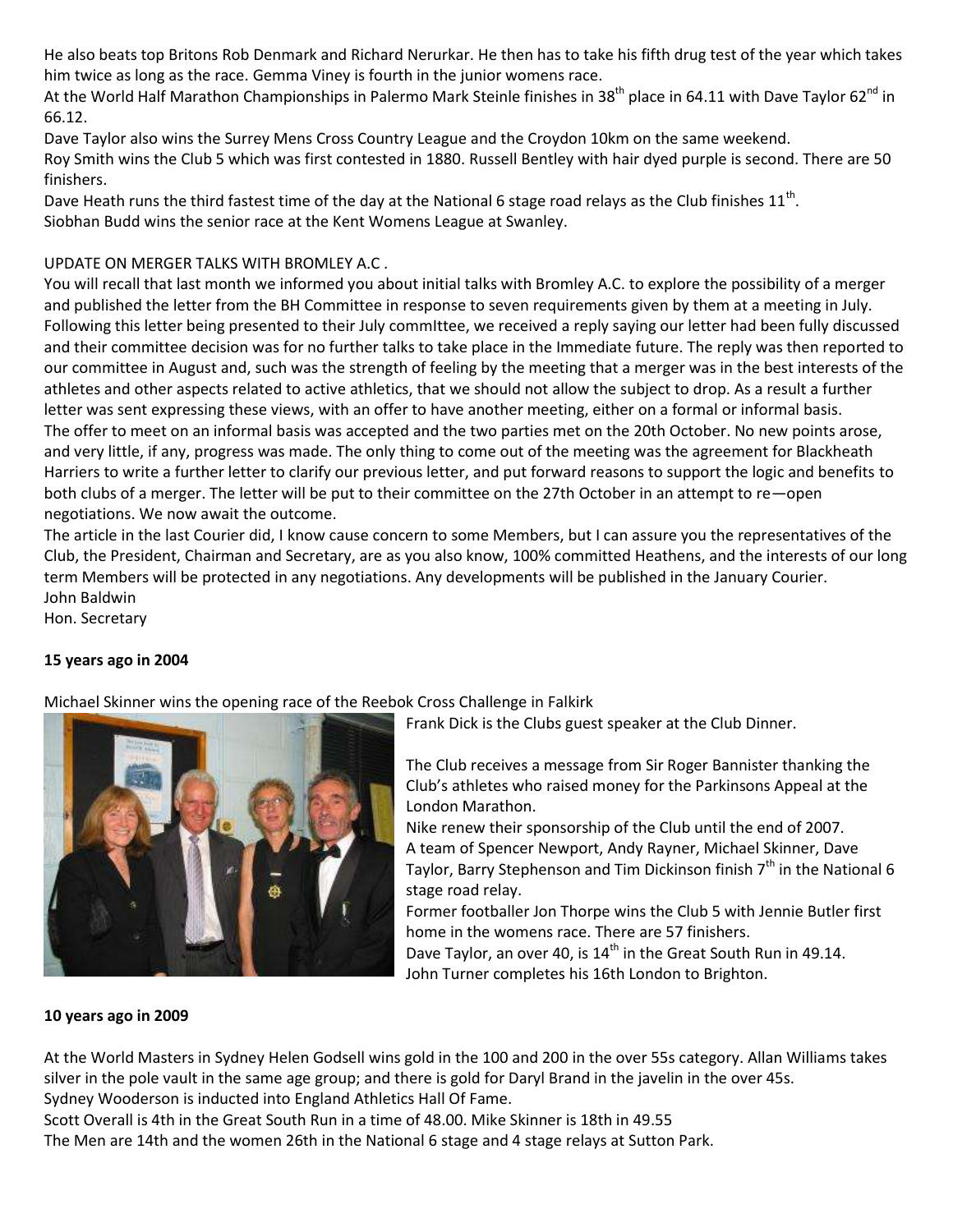Alex Bruce Littlewood and Jen Hamer both win the Senior and Junior titles at the Club 5 Mile Championships. There are 55 finishers.

The Senior Men finish second in the National Cross Country Relays at Mansfield. Michael Skinner and Scott Overall run the two fastest legs of the day. Alex Gibbins and Andy Rayner complete the scoring quartet.



Phil Sesemann runs the 8th fastest time of the day in the under 17 mens as the team finishes 18th. In the picture above, he holds off the challenge of Leeds City's Gordon Benson. (National Cross Country Championships Leeds 2019, 25<sup>th</sup> Phil Sesemann 38.10,  $26<sup>th</sup>$  Gordon Benson 38.13).



*Richard Webb, Will Fuller and Tom Desborough. Under 13s in the Kent League in 2009, British League squad in 2019*